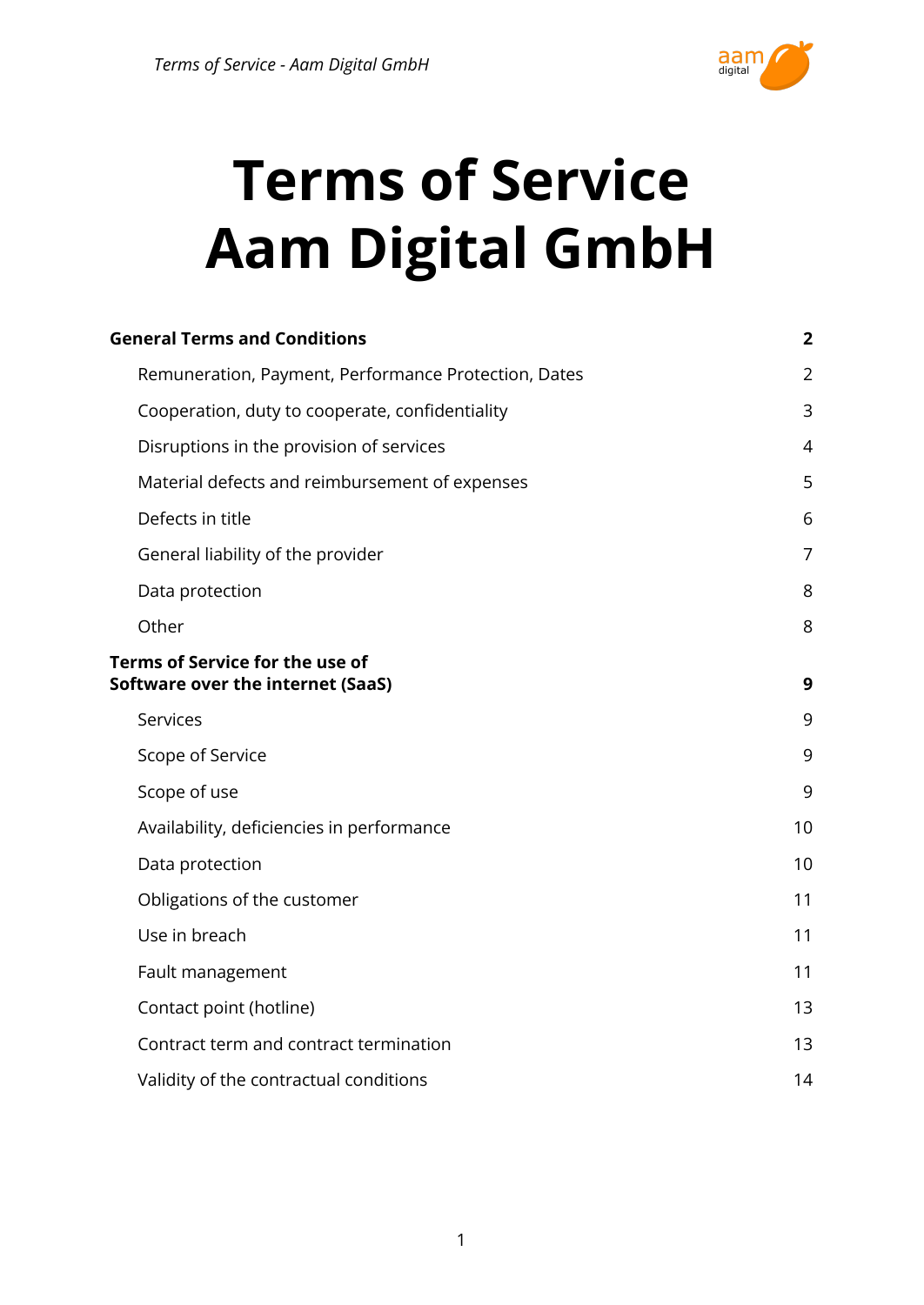

# <span id="page-1-0"></span>**General Terms and Conditions**

## <span id="page-1-1"></span>**1. Remuneration, Payment, Performance Protection, Dates**

**1.1** Unless otherwise agreed, the remuneration will be calculated based on expenditure at the provider's generally applicable prices at the time the contract was concluded. Remuneration is always net prices plus statutory sales tax.

The provider can bill monthly. If services are remunerated according to expenditure, the provider documents the type and duration of the activities and transmits this documentation with the invoice.

- **1.2** In principle, all invoices are to be paid no later than 14 calendar days after receipt, free of charge, without any deductions.
- **1.3** The customer can only offset or withhold payments due to defects if he is actually entitled to payment claims due to material or legal defects in the service. Because of other claims for defects, the customer can only withhold payments in proportion to the defect. Section 4.1 applies accordingly. The customer has no right of retention if his claim for defects has expired. Otherwise, the customer can only offset undisputed or legally established claims or exercise retention.
- **1.4** The provider reserves the property and rights to be granted to the services until full payment of the owed remuneration, justified retention of defects according to section 1.3. Sentence 2 are taken into account. Furthermore, the provider retains ownership until all of his claims from the business relationship with the customer have been met.

The provider is entitled to prohibit the customer from further use of the services for the duration of a delay in payment. The provider can only exercise this right for a reasonable period of time, usually for a maximum of 6 months. This does not mean a withdrawal from the contract. Section 449 (2) BGB remains unaffected.

If the customer or his buyer returns the services, the acceptance of the services does not constitute a withdrawal by the provider, unless he has expressly declared his withdrawal. The same applies to the seizure of the reserved goods or rights to the reserved goods by the provider.

items The customer may neither pledge nor assign by way of security anyunder ownership or reservation of title. The customer is only permitted to resell in the normal course of business as a reseller on the condition that the customer's claims against his customers in connection with the resale have been effectively assigned to the provider and the customer transfers ownership to his customer subject to payment. By concluding this contract, the customer assigns his future claims in connection with such sales against his customers to the provider as a precaution, who hereby accepts this assignment.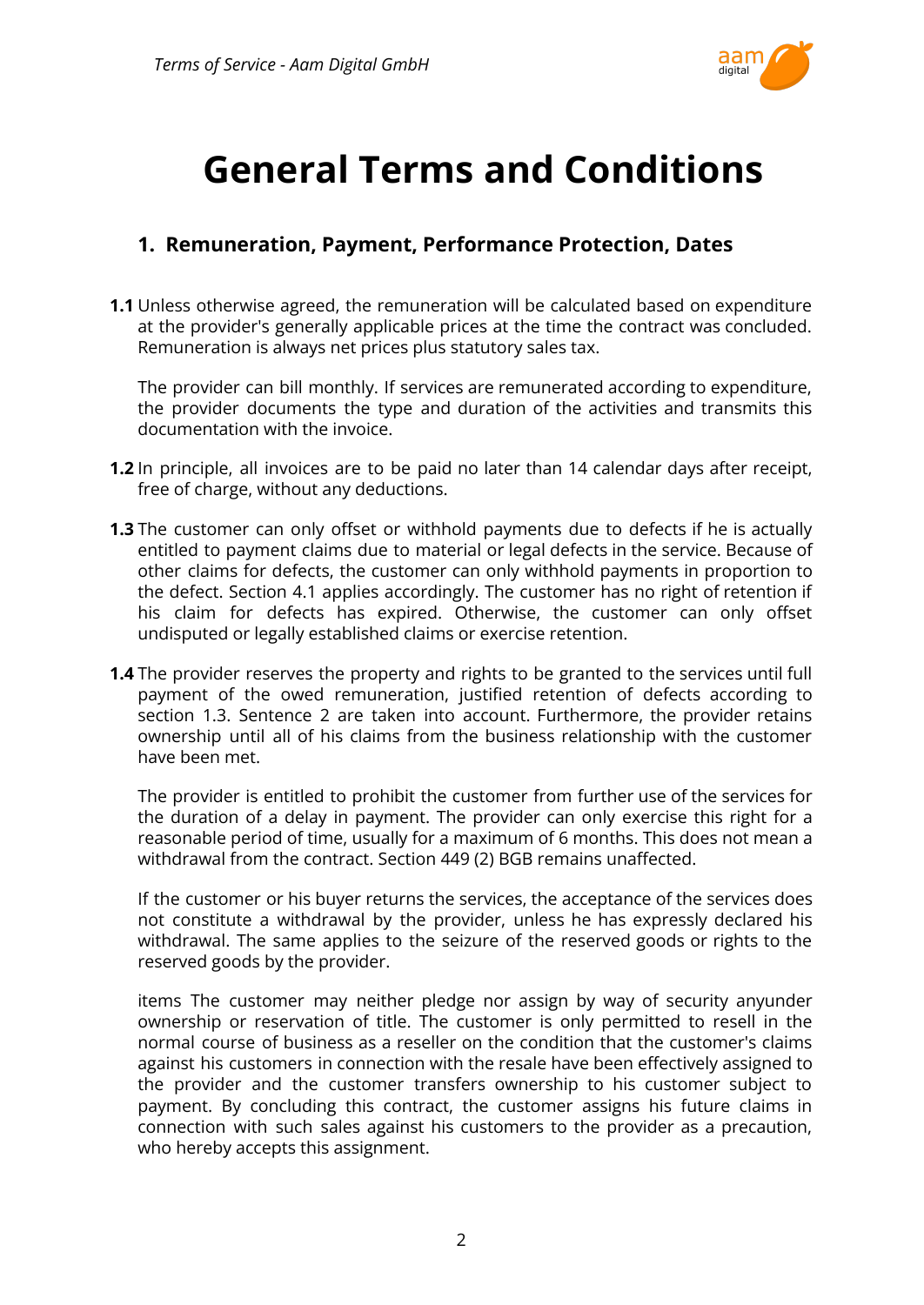

If the value of the provider's security interests exceeds the amount of the secured claims by more than 20%, the provider will release a corresponding proportion of the security interests at the customer's request.

- **1.5** In the event of a permissible transfer of rights of use to deliveries and services, the customer is obliged to impose the contractually agreed restrictions on the recipient.
- **1.6** If the customer does not settle a due claim in full or in part by the contractual payment date, the provider can revoke agreed payment terms for all claims. The provider is also entitled to provide further services only against prepayment or against security through a performance guarantee from a credit institute or credit insurer approved in the European Union. The advance payment must cover the respective billing period or - in the case of one-off services - their remuneration.
- **1.7** If the customer is economically unable to fulfill his obligations towards the provider, the provider can terminate existing exchange contracts with the customer by withdrawing or terminating continuing obligations without notice, even if the customer files for insolvency. § 321 BGB and § 112 InsO remain unaffected. The customer will inform the provider in writing of an impending insolvency in good time.
- **1.8** Fixed performance dates should only be expressly agreed in a documented form. The agreement of a fixed performance date is subject to the proviso that the provider receives the services of his respective sub-suppliers on time and in accordance with the contract.

#### <span id="page-2-0"></span>**2. Cooperation, duty to cooperate, confidentiality**

- **2.1** customer and the provider each designate a responsible contact person. Unless otherwise agreed, communication between the customer and the provider takes place via these contact persons. The contact persons have to bring about all decisions related to the execution of the contract without delay. The decisions are to be documented in a binding manner.
- **2.2** The customer is obliged to support the provider as far as necessary and to create all the prerequisites necessary for the proper execution of the order in his operating sphere. For this purpose, he will in particular provide the necessary information and, if necessary, enable remote access to the customer system. If remote access is not possible for security reasons or other reasons, the deadlines affected by this are extended appropriately; The contractual partners will agree on an appropriate regulation for further effects. The customer also ensures that competent staff is available to support the provider.

Insofar as it is agreed in the contract that services can be provided on site at the customer, the customer will provide sufficient workplaces and work equipment free of charge at the request of the provider.

- **2.3** Unless otherwise agreed, the customer will ensure proper data backup and failure prevention for data and components (such as hardware, software), the nature and importance of which is appropriate.
- **2.4** The customer must immediately report defects in writing in a comprehensible and detailed form, stating all information relevant to the defect detection and analysis. In particular, the work steps that led to the occurrence of the defect, the appearance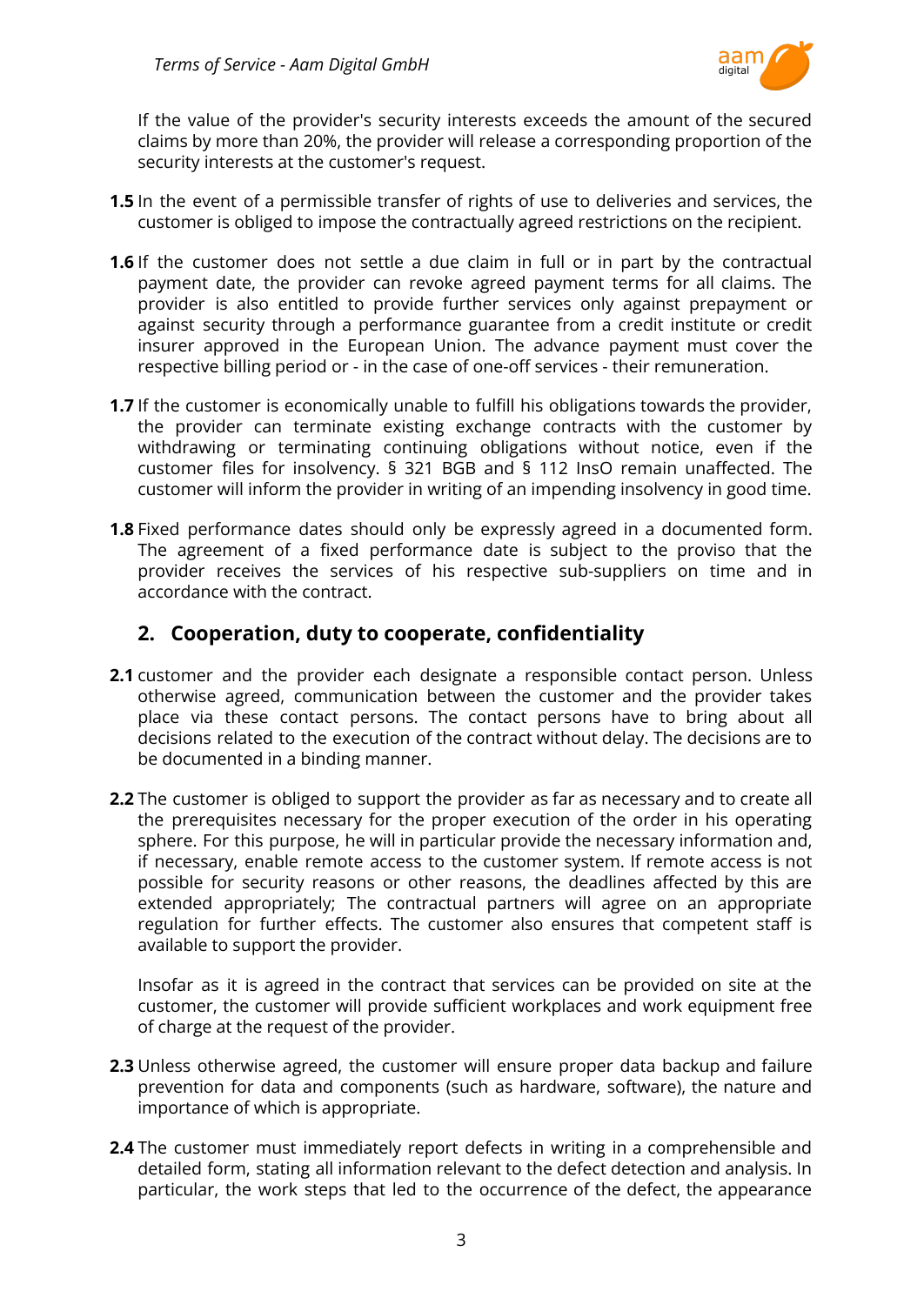

and the effects of the defect must be specified. Unless otherwise agreed, the respective forms and procedures of the provider are used.

- **2.5** Upon request, the customer will adequately support the provider in examining and asserting claims against other parties involved in connection with the provision of the service. This applies in particular to claims of recourse by the provider against sub-suppliers.
- **2.6** The contractual partners are obliged to maintain secrecy about business secrets and other information designated as confidential (e.g. in documents, documents, databases) that become known in connection with the execution of the contract and not to disclose this beyond the purpose of the contract without the written consent of the other contractual partner use yet to disclose.

The respective receiving contractual partner is obliged to take appropriate confidentiality measures for business secrets and for information designated as confidential. The contracting parties are not entitled to obtain business secrets of the other contracting party by observing, examining, dismantling or testing the subject matter of the contract. The same applies to other information or objects received during the execution of the contract.

The disclosure of business secrets as well as other information designated as confidential to persons who are not involved in the conclusion, execution or processing of the contract may only take place with the written consent of the other contractual partner.

Unless otherwise agreed, the obligation of secrecy for other information designated as confidential ends five years after the respective information became known, but not before its termination in the case of continuing obligations. Business secrets are to be kept secret indefinitely.

The contractual partners will also impose these obligations on their employees and any third parties employed.

**2.7** The contracting parties are aware that electronic and unencrypted communication (e.g. by e-mail) is fraught with security risks.

With this type of communication, you will therefore not assert any claims that are justified by the lack of encryption, unless encryption has been agreed beforehand.

#### <span id="page-3-0"></span>**3. Disruptions in the provision of services**

- **3.1** If a cause for which the provider is not responsible, including a strike or lockout, affects the adherence to deadlines ("disruption"), the dates are postponed by the duration of the disruption, if necessary including an appropriate restart phase. One contractual partner must inform the other contractual partner immediately about the cause of a disruption that has occurred in his area and the duration of the postponement.
- **3.2** If the effort increases due to a disruption, the provider can also demand reimbursement of the additional effort, unless the customer is not responsible for the disruption and the cause is outside his area of responsibility.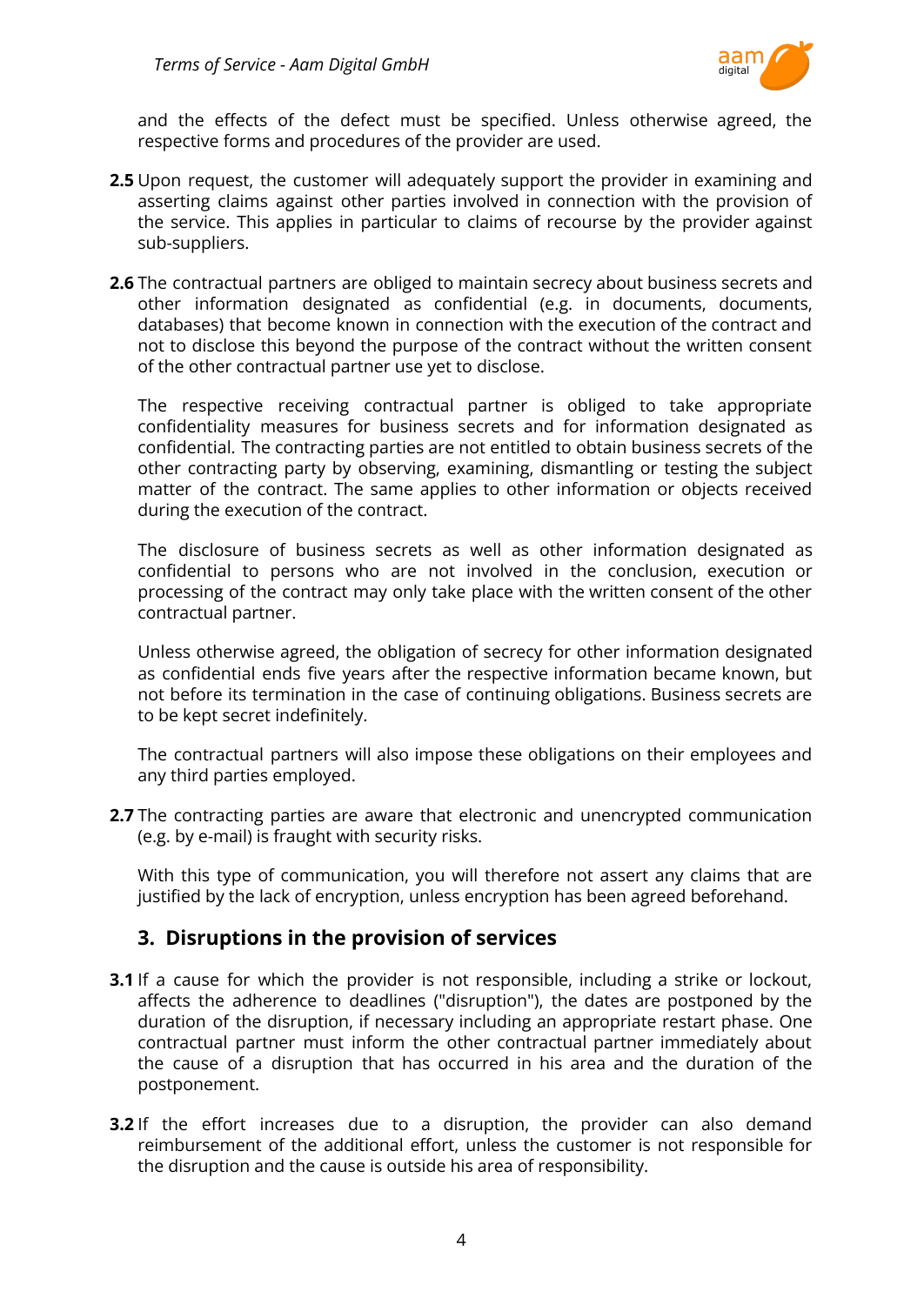

**3.3** If the customer can withdraw from the contract due to improper performance by the provider and / or claim damages in lieu of performance or claim such, the customer will, upon request by the provider, declare in writing within a reasonable period of time whether he is asserting these rights or whether he wishes to continue to provide the service . In the event of withdrawal, the customer has to reimburse the provider for the value of previously existing usage options; the same applies to deterioration due to intended use.

If the provider defaults on the provision of services, the customer's damage and reimbursement of expenses due to the delay is limited to 0.5% of the price for each full week of the delay for that part of the contractual service that cannot be used due to the delay. The liability for delay is limited to a maximum of 5% of the remuneration for all contractual services affected by the delay; in the case of continuing obligations based on the remuneration for the respective services concerned for the full calendar year. In addition and with priority, a percentage of the remuneration agreed upon conclusion of the contract applies. This does not apply if the delay is due to gross negligence or intent on the part of the provider.

**3.4** In the event of a delay in performance, the customer only has a right of withdrawal within the framework of the statutory provisions if the provider is responsible for the delay. If the customer is entitled to claim damages or reimbursement of expenses instead of the service due to the delay, he is entitled to demand 1% of the price for each full week of the delay for that part of the contractual service that cannot be used due to the delay a maximum of 10% of this price in total; in the case of continuing obligations based on the remuneration for the respective services concerned for the full calendar year. In addition and with priority, a percentage of the remuneration agreed upon conclusion of the contract applies.

#### <span id="page-4-0"></span>**4. Material defects and reimbursement of expenses**

**4.1** The provider guarantees the contractually owed quality of the services. No claims due to material defects exist for an insignificant deviation of the provider's services from the contractual quality.

Claims due to defects also do not exist in the case of excessive or improper use, natural wear and tear, failure of components of the system environment, non-reproducible or otherwise verifiable software errors by the customer or damage that occurs due to special external influences that are not assumed in the contract. This also applies to subsequent changes or repairs by the customer or third parties, unless this does not make the analysis and elimination of a defect more difficult. Clause 6 applies in addition to claims for damages and claims for reimbursement of expenses.

**4.2** The limitation period for material defect claims is one year from the start of the statutory limitation period. The legal deadlines for recourse according to § 478 BGB remain unaffected.

The same applies if the law prescribes longer periods in accordance with Section 438, Paragraph 1, No. 2 or Section 634a, Paragraph 1, No. 2 BGB, in the event of an intentional or grossly negligent breach of duty by the provider, in the case of fraudulent concealment of a defect and in cases of breach of life, body or health as well as for claims under the Product Liability Act.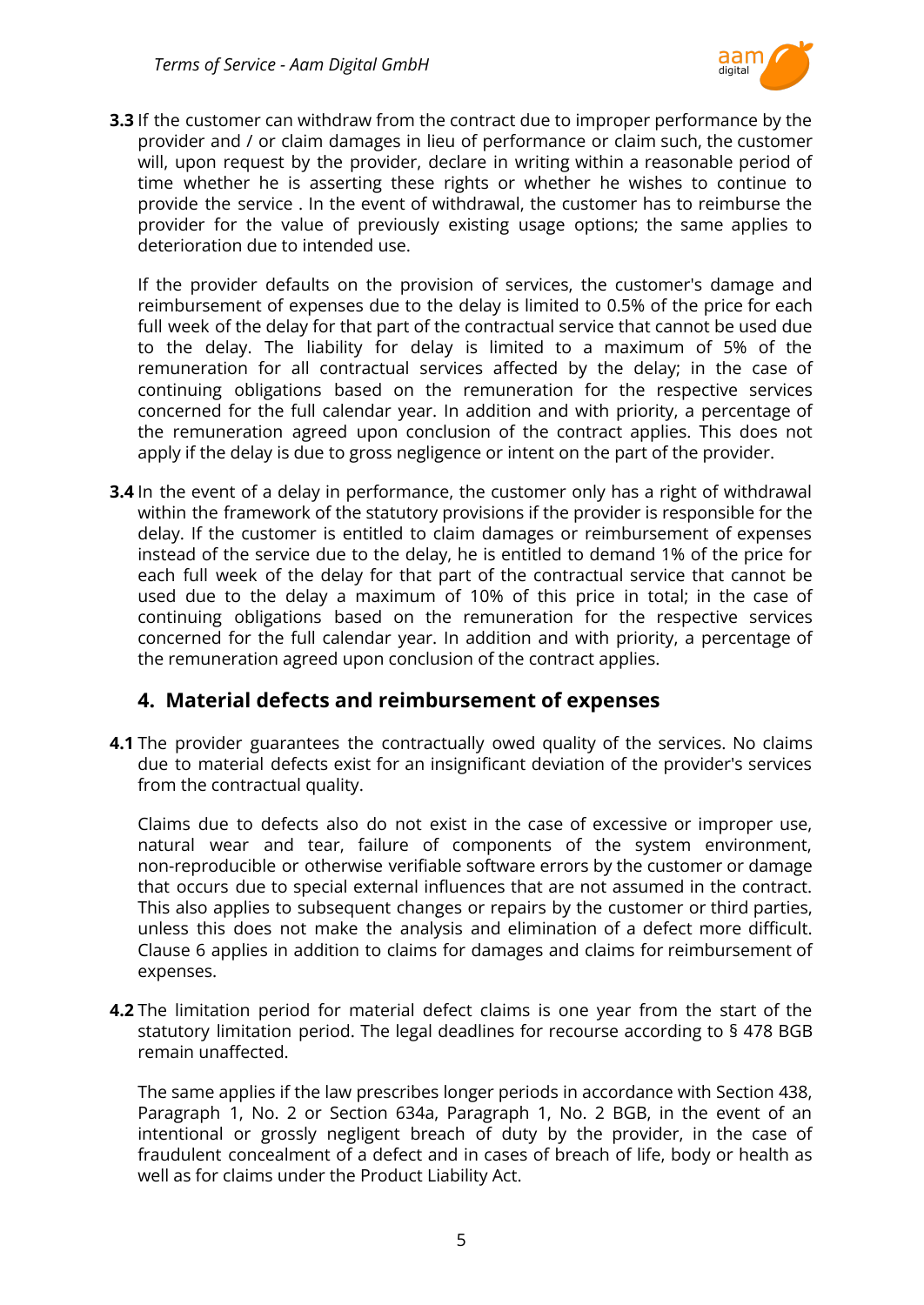

The processing of a notification of a material defect from the customer by the provider only leads to the suspension of the statute of limitations insofar as the legal requirements for this are met. A new start of the statute of limitations does not occur.

A non-fulfillment (new delivery or repair) can only affect the statute of limitations of the defect triggering the non-fulfillment.

**4.3** The provider can demand reimbursement of his expenses if

a) he takes action on the basis of a report without a defect being present, unless the customer could not recognize with reasonable effort that there was no defect, or

b) a reported fault cannot be reproduced or otherwise the customer can prove it is a defect, or

c) additional work is incurred due to improper fulfillment of the customer's obligations (see also sections 2.2, 2.3, 2.4 and 5.2).

## <span id="page-5-0"></span>**5. Defects in title**

**5.1** The provider is only liable for violations of third-party rights through its service if the service is used unchanged in accordance with the contract and in particular in the contractually agreed, otherwise in the intended application environment.

The provider is only liable for violations of third party rights within the European Union and the European Economic Area and at the place where the service is used in accordance with the contract. Section 4.1 sentence 1 applies accordingly.

**5.2** If a third party asserts against the customer that a service by the provider violates his rights, the customer shall notify the provider immediately. The provider and, if applicable, his sub-suppliers are entitled, but not obliged, to fend off the asserted claims at their own expense, insofar as this is permissible.

The customer is not entitled to recognize the claims of third parties before he has given the provider a reasonable opportunity to defend against the rights of third parties in another way.

**5.3** If third party rights are violated by a service of the provider, the provider will, at its own discretion and at its own expense,

a) procure the right to use the service for the customer or

b) make the service free of infringement or

c) the service with reimbursement of what the customer has paid for it Withdraw remuneration (minus a reasonable compensation for use) if the provider cannot achieve any other remedy with reasonable effort.

The interests of the customer are adequately taken into account.

**5.4** Claims of the customer due to legal defects become statute-barred in accordance with section 4.2. Clause 6 also applies to damages and claims for reimbursement of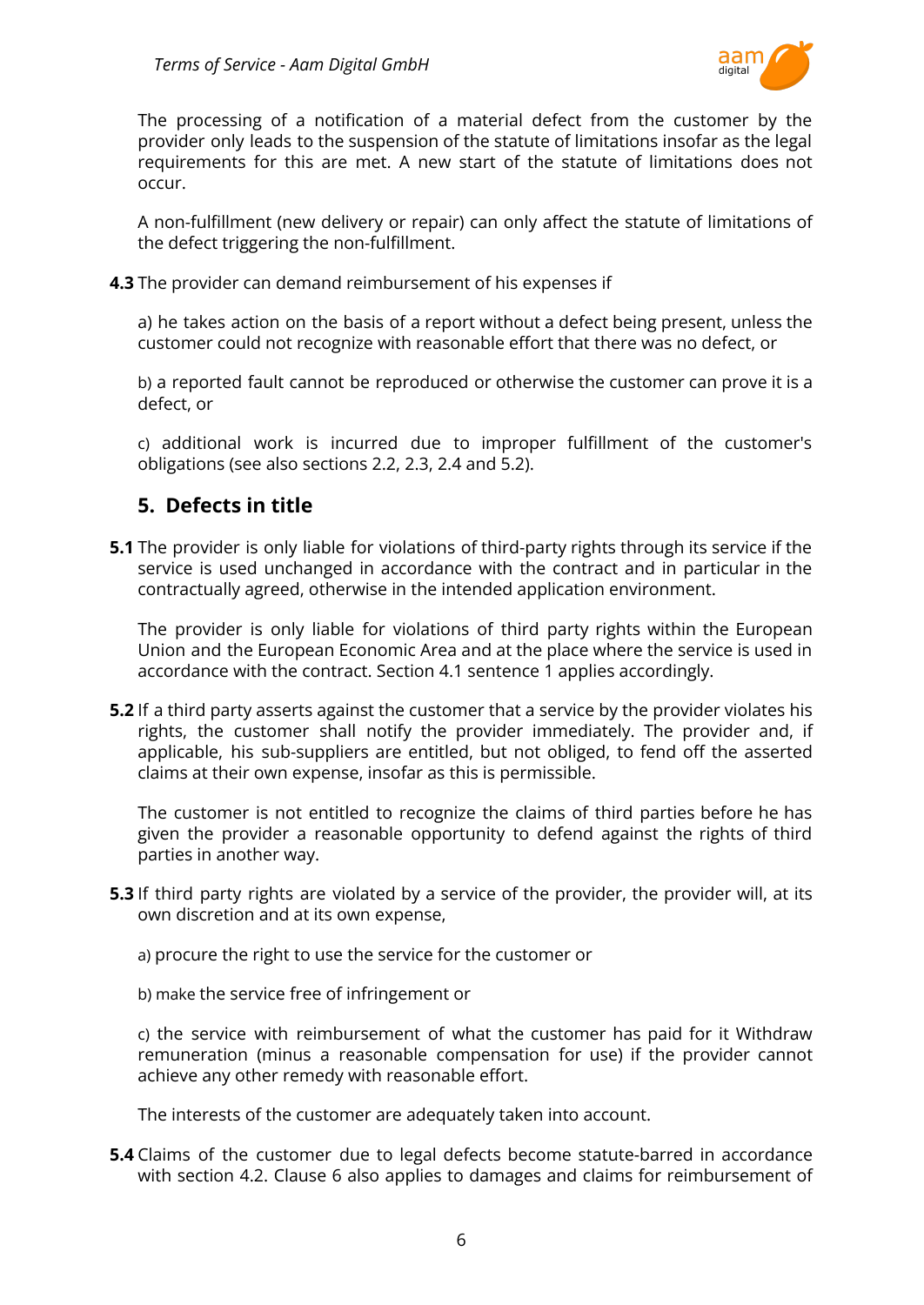

expenses by the customer; Clause 4.3 applies accordingly to additional expenses by the provider.

#### <span id="page-6-0"></span>**6. General liability of the provider**

- **6.1** The provider is always liable to the customer
	- a) for damage caused by him or his legal representatives or vicarious agents willfully or through gross negligence,
	- b) according to the Product Liability Act and
	- c) for damage resulting from injury to life, limb or health for which the provider, his legal representatives or vicarious agents are responsible.
- **6.2** The provider is not liable for slight negligence, unless he has violated an essential contractual obligation, the fulfillment of which enables the proper execution of the contract in the first place or the violation of which endangers the achievement of the purpose of the contract and on whose compliance the customer can regularly rely.

In the case of property and pecuniary damage, this liability is limited to the foreseeable damage typical for the contract. This also applies to lost profits and no savings. Liability for other remote consequential damage is excluded.

For an individual case of damage, liability is limited to the contract value, with ongoing compensation to the amount of the compensation per contract year, but not to less than  $\epsilon$  50,000. Item 4.2 applies accordingly to the statute of limitations. When concluding the contract, the contracting parties can agree in writing on further liability, usually for a separate fee. An individually agreed liability amount has priority. This paragraph does not affect liability in accordance with Section 6.1.

In addition and with priority, the liability of the provider due to slight negligence arising from the respective contract and its implementation for damage and reimbursement of expenses is limited to the percentage of the remuneration agreed upon conclusion of the contract, regardless of the legal basis. The liability according to section 6.1 b) remains unaffected by this paragraph.

- **6.3** The provider is only liable for damages from a guarantee declaration if this has been expressly accepted in the guarantee. In the case of slight negligence, this liability is subject to the restrictions set out in Section 6.2.
- **6.4** If it is necessary to restore data or components (such as hardware, software), the provider is only liable for those expenses that are necessary for the restoration with proper data backup and failure prevention by the customer. In the event of slight negligence on the part of the provider, this liability only arises if the customer has carried out data backups and precautions appropriate to the type of data and components prior to the incident. This does not apply if this has been agreed as a service of the provider.
- **6.5** Sections 6.1 to 6.4 apply accordingly to claims for reimbursement of expenses and other liability claims by the customer against the provider. Sections 3.3 and 3.4 remain unaffected.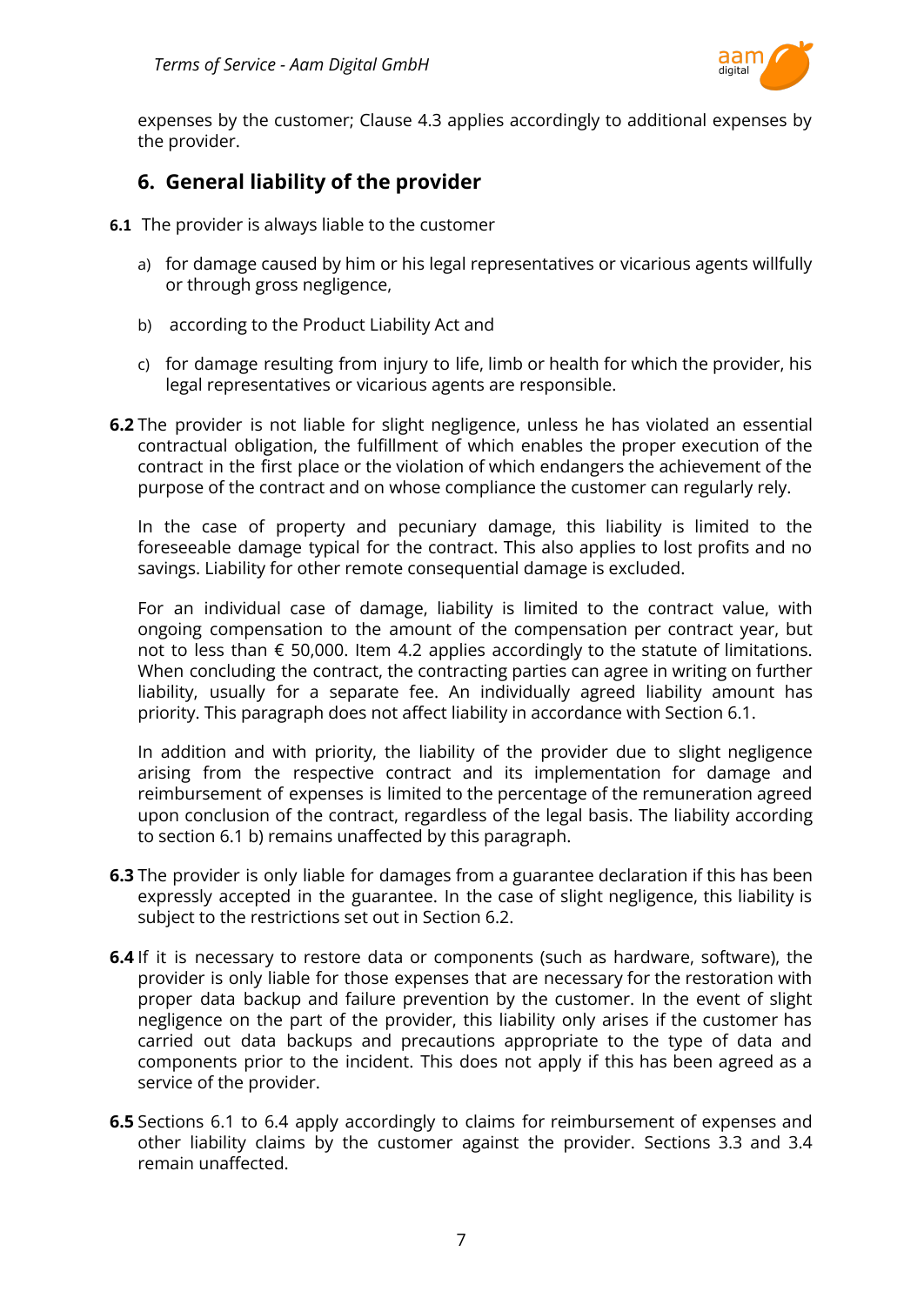

# <span id="page-7-0"></span>**7. Data protection**

The customer will conclude necessary data protection agreements with the provider for the handling of personal data.

# <span id="page-7-1"></span>**8. Other**

- **8.1** The customer is responsible for observing the import and export regulations applicable to the deliveries or services, in particular those of the USA. In the case of cross-border deliveries or services, the customer bears any customs duties, fees and other charges. The customer is responsible for handling legal or official procedures in connection with cross-border deliveries or services, unless otherwise expressly agreed.
- **8.2** German law applies. The application of the UN sales law is excluded.
- **8.3** The provider provides his services on the basis of his general terms and conditions (GTC). The customer's terms and conditions do not apply, even if the provider has not expressly contradicted them.

The acceptance of the services by the customer is deemed to be acceptance of the provider's terms and conditions, waiving the customer's terms and conditions.

Other conditions are only binding if the provider has acknowledged them in writing; In addition, the provider's terms and conditions apply.

Changes and additions to this contract should only be agreed in writing. Insofar as written form has been agreed (e.g. for terminations, withdrawal), text form is not sufficient.

**8.4** The place of jurisdiction vis-à-vis a merchant, a legal entity under public law or a special fund under public law is the registered office of the provider. The provider can also sue the customer at his seat.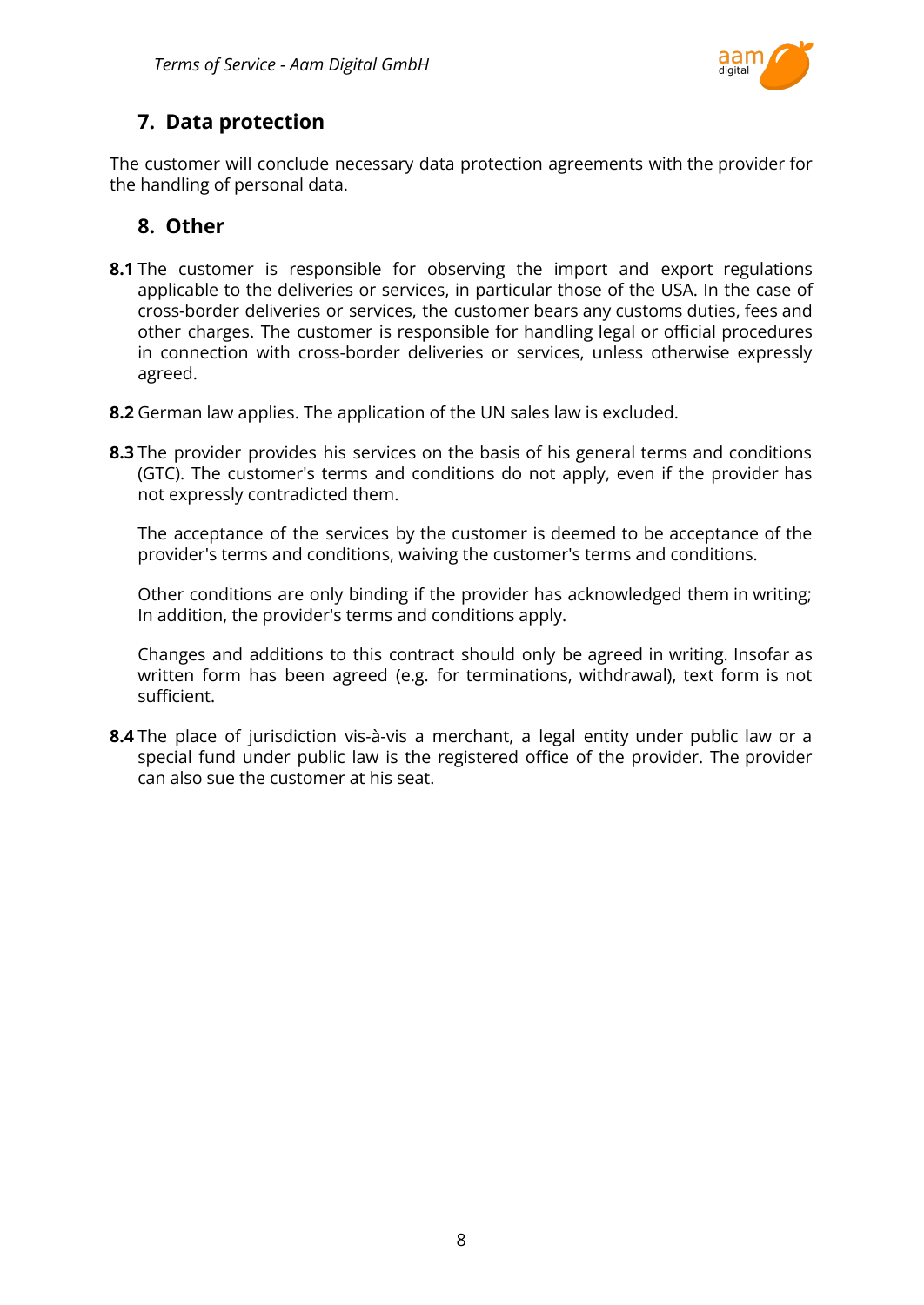

# **Terms of Service for the use of Software over the internet (SaaS)**

## <span id="page-8-1"></span><span id="page-8-0"></span>**1. Services**

- 1.1. The provider provides the contractual services, in particular access to the software, in his area of disposal (from the data center interface to the Internet). The scope of services, the condition, the intended use and the conditions of use of the contractual services result from the respective service description, in addition to the operating instructions for the software.
- 1.2. Additional services, such as the development of customized solutions or necessary adjustments, require a separate contract.
- 1.3. The provider can provide updated versions of the software. The provider will inform the customer about updated versions and corresponding usage instructions electronically and automatically make them available.

## <span id="page-8-2"></span>**2. Scope of Service**

- 2.1. The provider guarantees access to the configured Aam Digital Case Management software.
- 2.2. The provider operates the client's instances of the application.
- 2.3. The provider sets up new users as required.
- 2.4. The provider conducts regular security updates and continuously implements functional improvements of the application.
- 2.5. The provider creates daily backups of the data, which can be restored by the support team. Backups are encrypted and stored for a limited time period (daily backups of the last 10 days, weekly backups of the last 5 weeks).
- 2.6. The provider offers e-mail support for errors in the application. Aam Digital requires the use of a current version of the Google Chrome or Firefox browsers.
- 2.7. Availability of the application of at least 99.5%. If the application is not available to the agreed extent within a month, the corresponding monthly fee will be credited to the customer and offset against future payments. A payout is not possible. In order to claim a breach of this agreement, an email with all necessary details (esp. time of the malfunction and browser used) to support@aam-digital.com is required as soon as a problem is detected.

# <span id="page-8-3"></span>**3. Scope of use**

3.1. The contractual services may only be used by the customer and only for the purposes agreed in the contract. During the term of the contract, the customer may access the contractual services via telecommunication (via the internet) and use the functionalities associated with the software in accordance with the contract using a browser or another suitable application (eg "app"). The customer does not receive any further rights, in particular to the software or any infrastructure services provided in the respective data center. Any further use requires the prior written consent of the provider.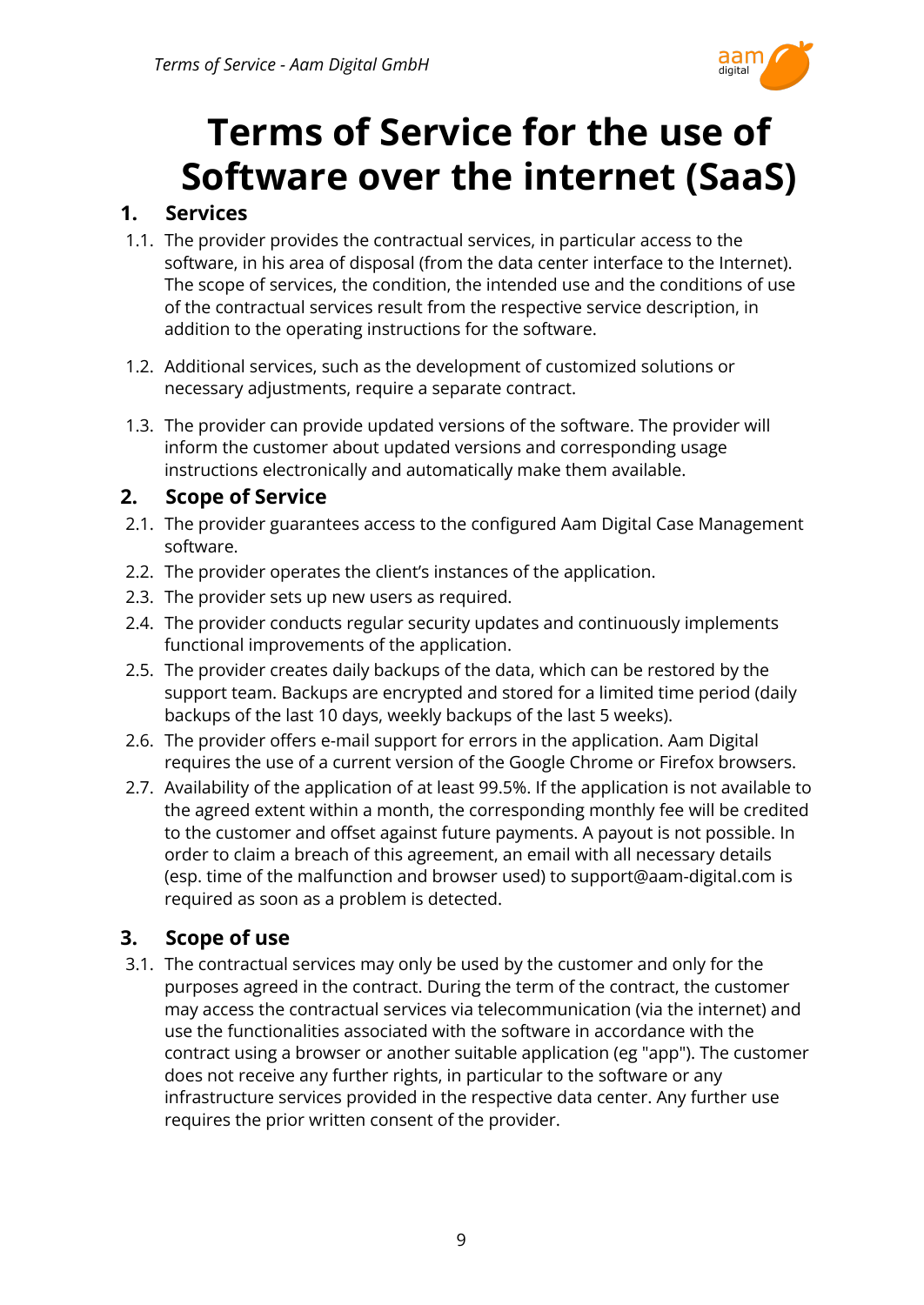

- 3.2. In particular, the customer may not use the software beyond the agreed scope of use or allow it to be used by third parties or make it accessible to third parties. In particular, the customer is not permitted to reproduce, sell or lend, rent or lend software or parts thereof for a limited period of time.
- 3.3. The provider is entitled to take appropriate technical measures to protect against non-contractual use. The use of the services in accordance with the contract may not be impaired by this more than insignificantly.
- 3.4. In the event that the scope of use is exceeded by a user in breach of the contract or in the event of an unauthorized transfer of use, the customer must immediately provide the provider with all information available to him to assert claims due to the use contrary to the contract, in particular the name and address of the user.
- 3.5. The provider can revoke the customer's access authorization and / or terminate the contract if the customer significantly exceeds the permitted use or violates regulations on protection against unauthorized use. In connection with this, the provider can interrupt or block access to the contractual services. In principle, the provider has to set the customer a reasonable grace period for remedial action beforehand. The sole revocation of the access authorization does not at the same time constitute a termination of the contract. The provider can only revoke access authorization without notice for a reasonable period of time, a maximum of 3 months.
- 3.6. The provider's entitlement to remuneration for usage beyond the agreed usage remains unaffected.
- 3.7. The customer has the right to be granted access authorization and the possibility of access again after he has proven that he has stopped the use contrary to the contract and has prevented future use that is contrary to the contract.

## <span id="page-9-0"></span>**4. Availability, deficiencies in performance**

- 4.1. The availability of the services provided results from the description of services.
- 4.2. In the case of an only insignificant reduction in the suitability of the services for use in accordance with the contract, the customer shall not have any claims due to defects. The supplier's no-fault liability for defects that were already present at the time the contract was concluded is excluded.

#### <span id="page-9-1"></span>**5. Data protection**

5.1. As far as the provider can access personal data of the customer or from his area, he acts exclusively as a processor and only processes and uses this data for the execution of the contract. The provider will observe the customer's instructions for handling this data. The customer bears any negative consequences of such instructions for the execution of the contract. The customer will agree with the provider on the details of how the provider will handle the customer's data in accordance with data protection requirements.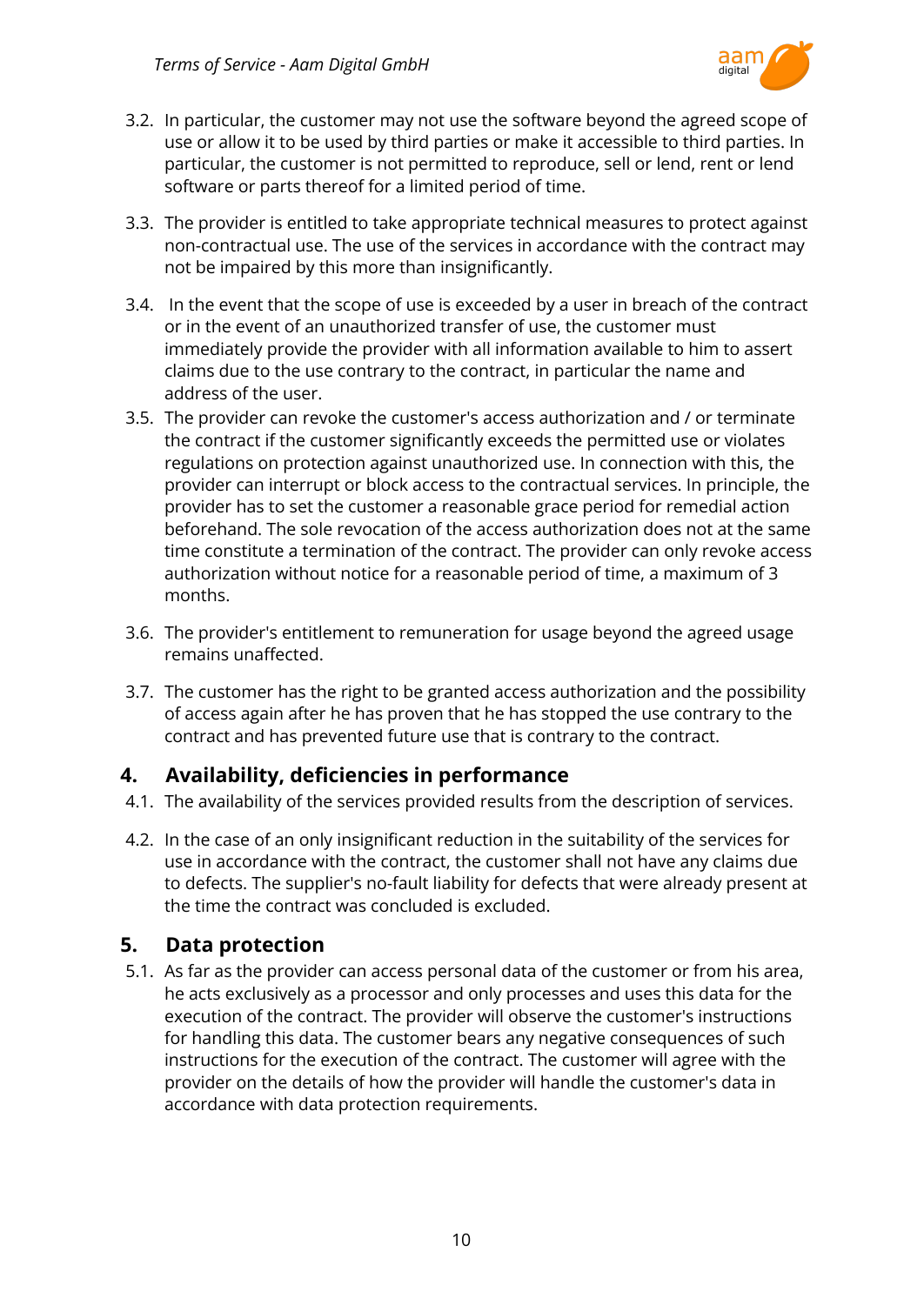

- 5.2. The customer remains the person responsible both generally in the contractual relationship and in terms of data protection law. Details of the rights and responsibilities of the customer and the provider acting as data processor are specified in a specific data processing agreement.
- 5.3. The provider guarantees that the customer's data will only be stored in the territory of the Federal Republic of Germany, in a member state of the European Union or in another contracting state of the Agreement on the European Economic Area, unless otherwise agreed.

#### <span id="page-10-0"></span>**6. Obligations of the customer**

- 6.1. The customer has to protect the access authorizations assigned to him or the users as well as identification and authentication information against access by third parties and not to pass them on to unauthorized persons.
- 6.2. The customer is obliged to exempt the provider from all claims by third parties due to legal violations which are based on an illegal use of the object of performance by him or which are made with his approval. If the customer recognizes or has to recognize that such a violation is imminent, there is an obligation to inform the provider immediately.
- 6.3. The customer has to use the options provided by the provider to secure his data in his original area of responsibility.

#### <span id="page-10-1"></span>**7. Use in breach**

7.1. For each case in which a contractual service is used without justification in the customer's area of responsibility, the customer shall pay compensation in the amount of the remuneration that would have been incurred for the contractual use within the framework of the minimum contract period applicable to this service. The customer reserves the right to prove that the customer is not responsible for the unauthorized use or that there is no or significantly less damage. The provider remains entitled to claim further damage.

#### <span id="page-10-2"></span>**8. Fault management**

- 8.1. The provider will receive fault reports from the customer, assign them to the agreed fault categories (Section 8.3) and, on the basis of this assignment, carry out the agreed measures to analyze and rectify faults.
- 8.2. The provider will receive proper malfunction reports from the customer during normal business hours and each will be given an identifier. At the customer's request, the provider will confirm receipt of a malfunction report, stating the identifier assigned.
- 8.3. Unless otherwise agreed, the provider will assign received fault reports to one of the following categories after a first inspection:
	- a) Serious fault

The fault is based on an error in the contractual services, which makes the use of the contractual services, in particular the software, impossible or only with severe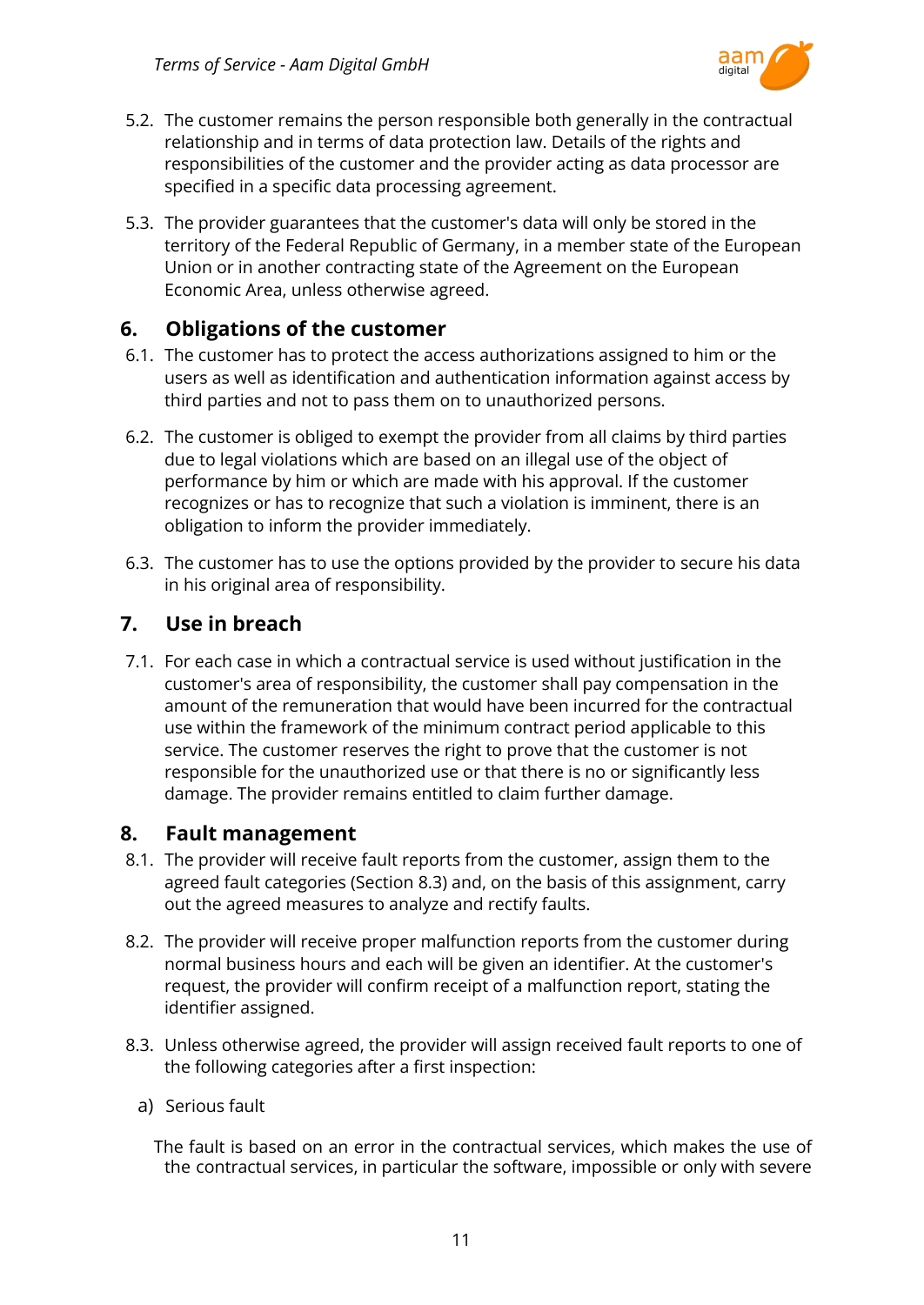

restrictions permitted. The customer cannot work around this problem in a reasonable way and therefore cannot carry out tasks that cannot be postponed.

b) Other disruption

The disruption is based on an error in the contractual services, which more than insignificantly restricts the use of the contractual services, in particular the software, by the customer, without a serious disruption being present.

c) Other messages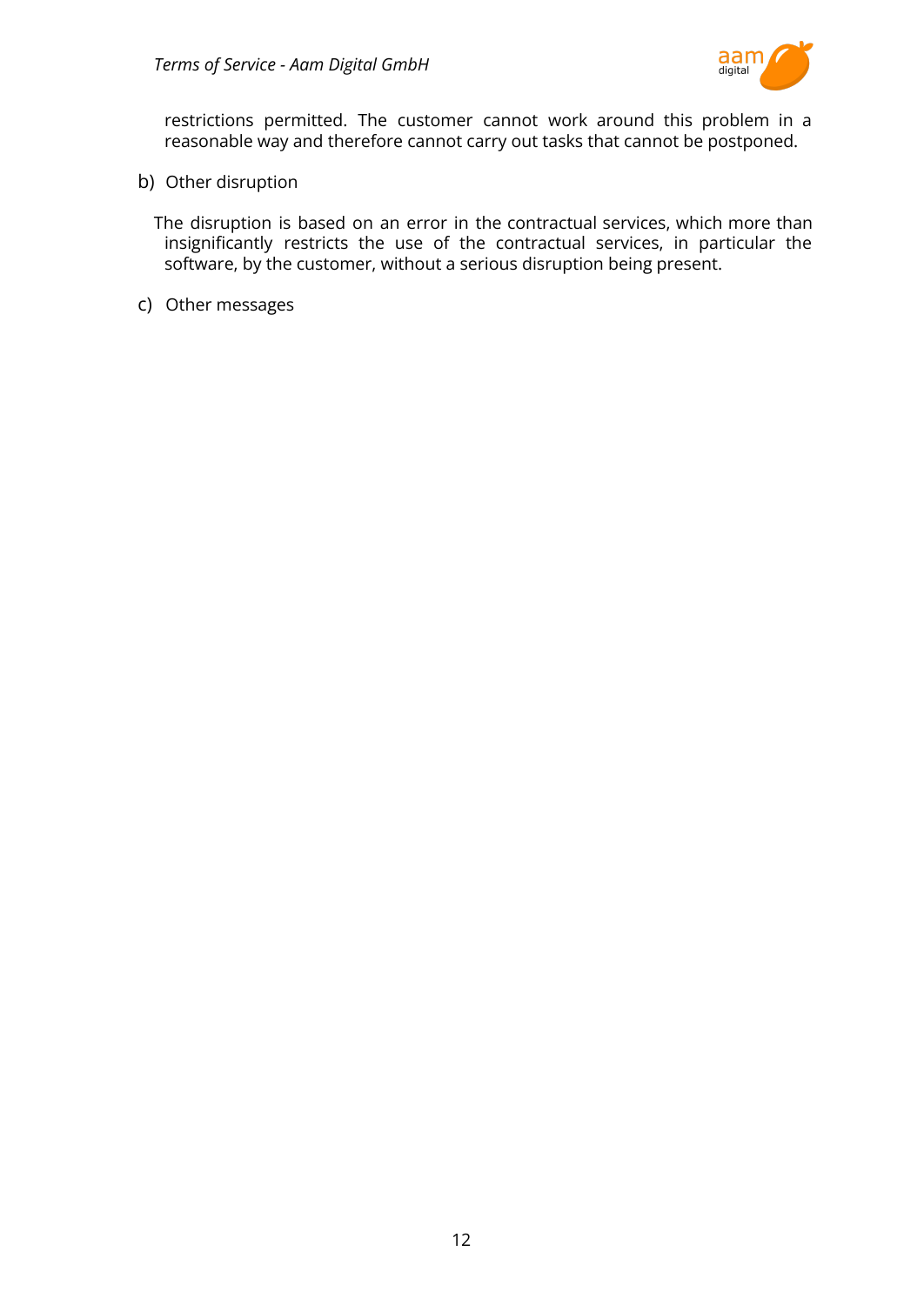

- 8.4. Fault messages that do not fall into categories a) and b) are assigned to the other messages. Other reports will only be handled by the provider in accordance with the agreements made for them.
- 8.5. In the event of reports of serious malfunctions and other malfunctions, the provider will immediately take appropriate measures based on the circumstances reported by the customer in order to first localize the cause of the malfunction. If, after an initial analysis, the reported fault does not appear to be an error in the contractual services, in particular in the software provided, the provider will notify the customer of this immediately. Otherwise, the provider will initiate appropriate measures for further analysis and rectification of the reported malfunction or - in the case of third-party software - transmit the malfunction report together with its analysis results to the distributor or manufacturer of the third-party software with a request for remedial action. The provider will immediately provide the customer with measures to circumvent or correct an error in the contractual services, in particular the software provided, such as instructions for action or corrections to the software provided. The customer will immediately take such measures to bypass or rectify disruptions and report any remaining disruptions to the provider without delay.

## <span id="page-12-0"></span>**9. Contact point (hotline)**

- 9.1. The provider sets up a contact point for the customer (hotline). This office processes the customer's inquiries in connection with the technical requirements and conditions of the provided software as well as individual functional aspects.
- 9.2. The prerequisite for the acceptance and processing of inquiries is that the customer nominates professionally and technically appropriately qualified staff to the provider who are responsible for processing inquiries from users of the software provided internally at the customer's premises. The customer is obliged to only send inquiries to the hotline via this personnel named to the provider and to use the forms provided by the provider. The hotline accepts such inquiries by email during normal business hours of the provider.
- 9.3. The hotline will process proper inquiries in the normal course of business and answer them as far as possible. The hotline can refer to documentation accessible to the customer and other training materials for the software provided to answer them. If the hotline cannot answer, or if it is not possible in a timely manner, the provider will - insofar as this has been expressly agreed - forward the inquiry for processing, in particular inquiries about software not produced by it. Further services of the hotline, such as different contact times and deadlines as well as on-call duty or on-site visits by the provider at the customer's premises, must be expressly agreed in advance.

## <span id="page-12-1"></span>**10. Contract term and contract termination**

10.1. The contractually agreed services are provided from the date specified in the contract, initially for the duration of the term agreed in the contract. Ordinary early termination on both sides is excluded during this minimum term.